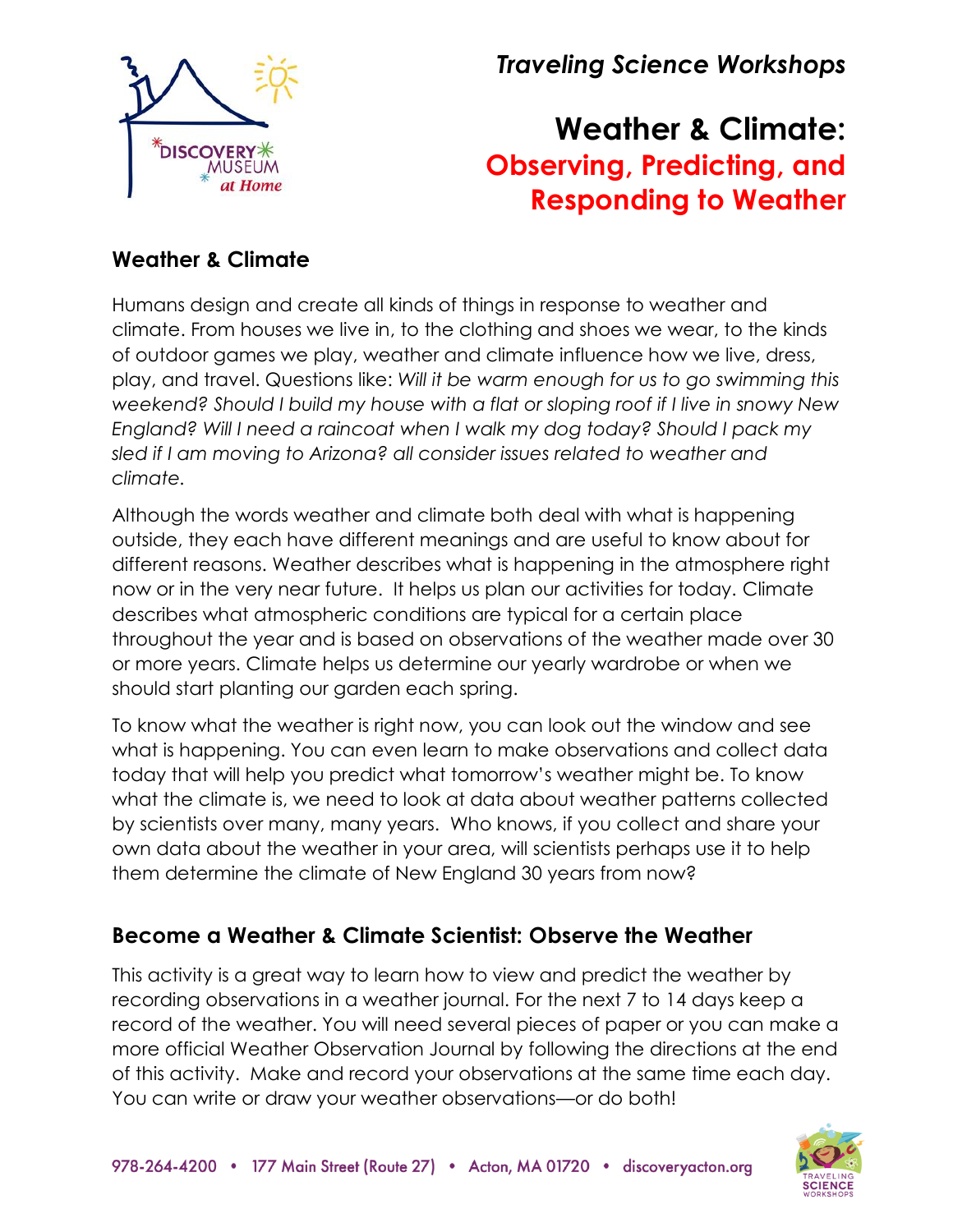

## **Make Observations: Use Everyday Objects**

#### *Supply List*

*Be sure to ask an adult to help you gather your supplies.*

- An empty glass, jar, or can (to be left outside)
- 12" long piece of yarn or string
- A twig
- Sunglasses or a baseball hat
- A wet finger

**Rain:** Place the glass, jar, or can outside to see if it rained during the night and how much rain took place in the day overall.

**Wind:** Tie the twig to the 12" long piece of yarn or string. With the twig dangling at the bottom of your string or yarn, observe if the twig moves in the wind and how much.

*Sunny:* Put on sunglasses or a baseball hat and step outside. Now remove them and notice if the sun is bright enough that wearing either item is needed?

## **Make Observations: Use Your Senses**

No fancy instruments or everyday objects are needed to observe the weather when you have you senses. Your senses can help you predict the weather in many different ways…

- Is there a smell to the air? The air smells damp just before a rainstorm.
- What does the air feel like? If the air feels humid, sticky and thick on your skin, that usually indicates a storm is brewing.
- Do you hear leaves moving in the trees? It may be a windy day.
- Wet your finger and see which way the wind is blowing. The side of your finger that feels coolest is the direction that the wind is blowing from. If the wind is blowing from the west, that usually indicates good weather. If it is blowing from the east, that is a sign of bad weather to come.

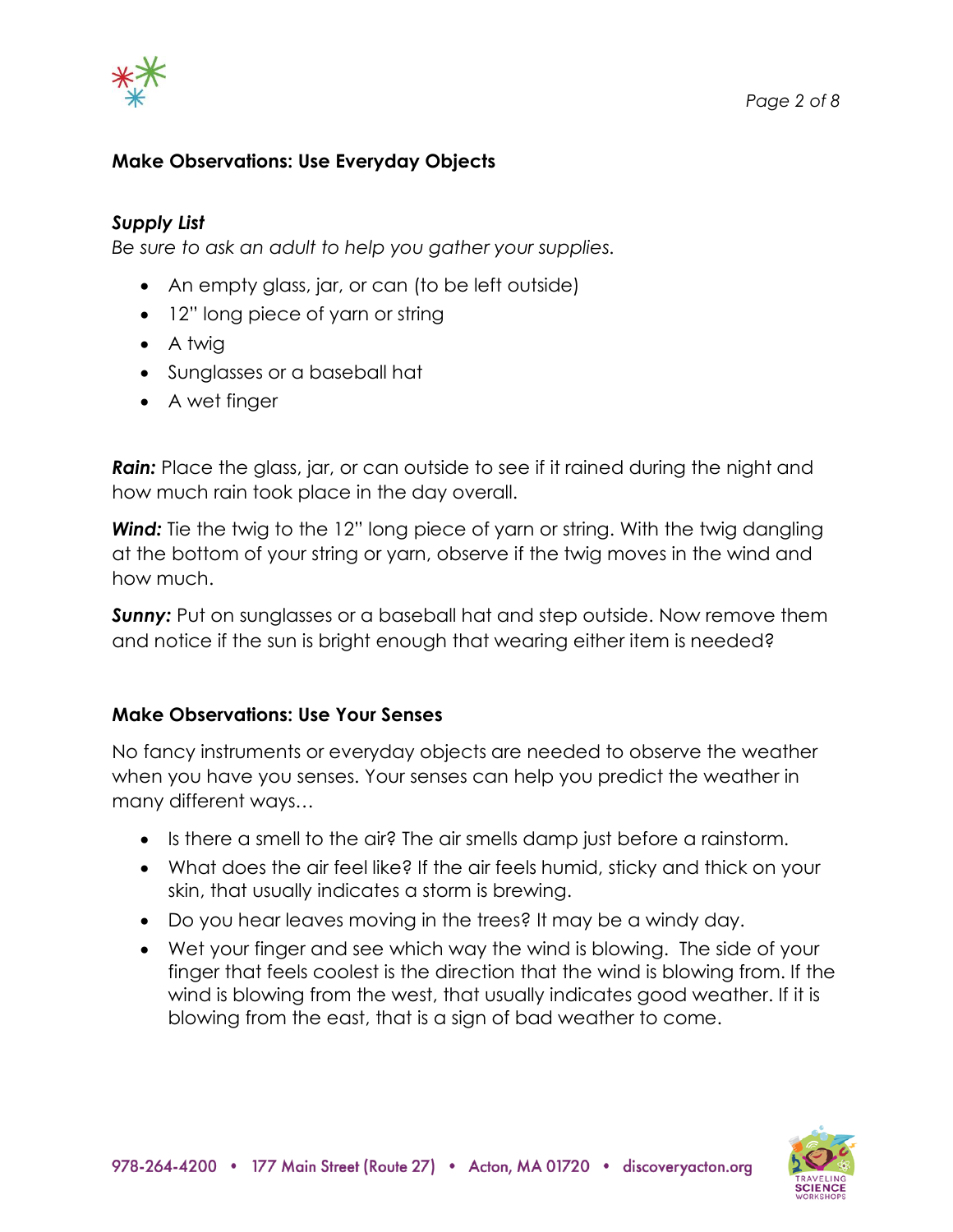

## **Make Observations: Look Up and Use the Clouds**

The type of clouds in the sky can be used to predict the weather. Look up! What do the clouds look like?

**White and wispy** usually means a clear day

**Flat clouds** suggest stability in the atmosphere, bringing little immediate change to the weather

*Big fluffy clouds* suggest the atmosphere is less stable and storms could be on their way

*Small puffy clouds* that build over the course of the day may indicate a storm coming

*High clouds* are usually a sign of good weather, but a storm could develop later in the day

*Low clouds* indicate bad weather is near

*Black clouds* are present when stormy conditions are expected

*White clouds* mean good weather for the moment, by a storm could develop later in the day

*Gray clouds* that cover the sky, suggest a light storm, but one that may be around for a while

#### **Next: Record Your Findings**

Once you have made your observations using your everyday objects, your senses, and/or the clouds, draw or record what you have found and what tools you used. Do this every day, at the same time each day for the next 7 to 14 days and record:

- Today's date
- Temperature: cold/ warm/ hot or if you have a thermometer you can take and record a reading
- General Conditions: Windy/ rainy/ sunny
- Cloud Type
- Other Observations
- Tools used

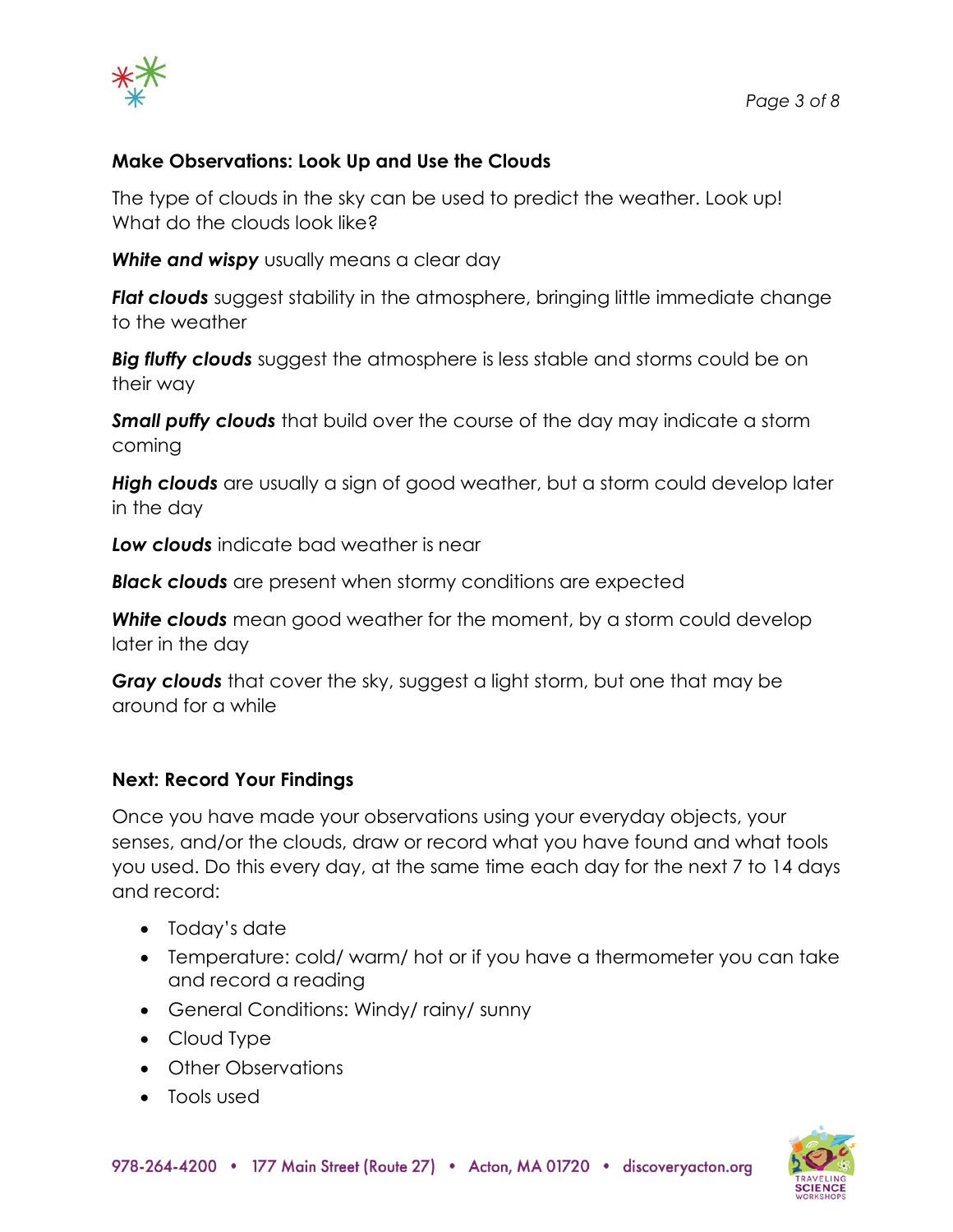

At the end of each week answer these questions:

Do you see any patterns in the weather for the week (mixed weather, every day was sunny, cloudy, but no rain for one day and then rain)?

What tools worked the best?

# Which tool was the most fun to use?

# **Take It To the Next Level!**

Can you make predictions on what the weather will be tomorrow? Give it a try by looking at the sky. Day and night the sky can help determine the weather. Look for these signs:

- "Red sky at night, sailors delight. Red sky in the morning, sailors take warning."
- "Rainbow in the morning, gives you fair warning."
- A moon with a halo indicates the presence of cirrus clouds, which indicate coming precipitation.

# **Become a Weather & Climate Scientist: Climate Engineering Challenge**

Try your hand at designing and building a shelter that protects an imaginary animal from a climate that challenges its existence.

## **Supplies**

*Be sure to ask an adult to help you gather your supplies.*

- Small toy animal or creature
- Cup of water
- Sunny spot outdoors
- Any objects found outside, such as:
	- Sticks
	- Leaves
	- Rocks
	- Pieces of bark
- Any additional tools you can find from the recycle bin that are clean and dry, such as:
	- Cardboard or flattened boxes
	- Plastic containers

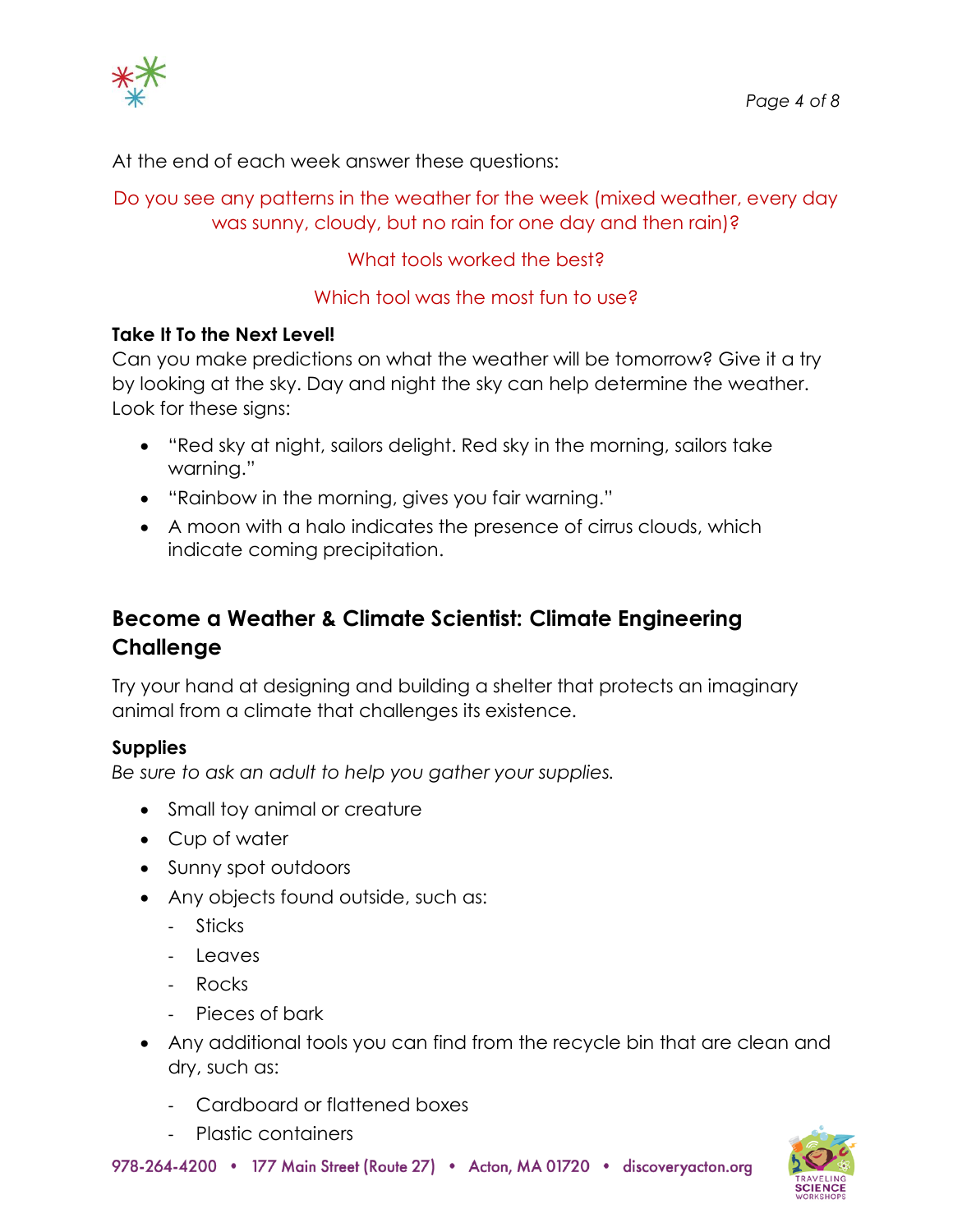

- Egg cartons
- Paper
- Aluminum foil
- Plastic lids

# **What To Do**

Imagine that your animal is very sensitive to sunlight and precipitation (rain), and sadly lives in a climate that has lots of sun for most of the year, but experiences rainy downpours a few times a year. Design and build a shelter that will shade your animal from sunlight and protect it from getting wet during the rainy season. Once your shelter is designed and built, place your animal inside.

Did your shelter keep your animal out of the sun and rain? Let's find out...

# Protected from the sun

## Is your animal in the sun or shade?

Is there just one spot in the shelter that your animal needs to stay in order to be out of the sun?

Do you think later in the day when the sun is in a different location, that your animal will remain in the shade?

## Protected from the rain

Fill a cup of water and slowly pour the water over the shelter. Check on your animal inside.

## Is your animal still dry?

If the top of your animal was dry, but the ground beneath it got wet, can you think of a way to change your design to protect your animal not only from the top, but the bottom too?

If part of your structure leaked or a certain material didn't work the way you expected, can you think of a different way to use it or replace it with another material?

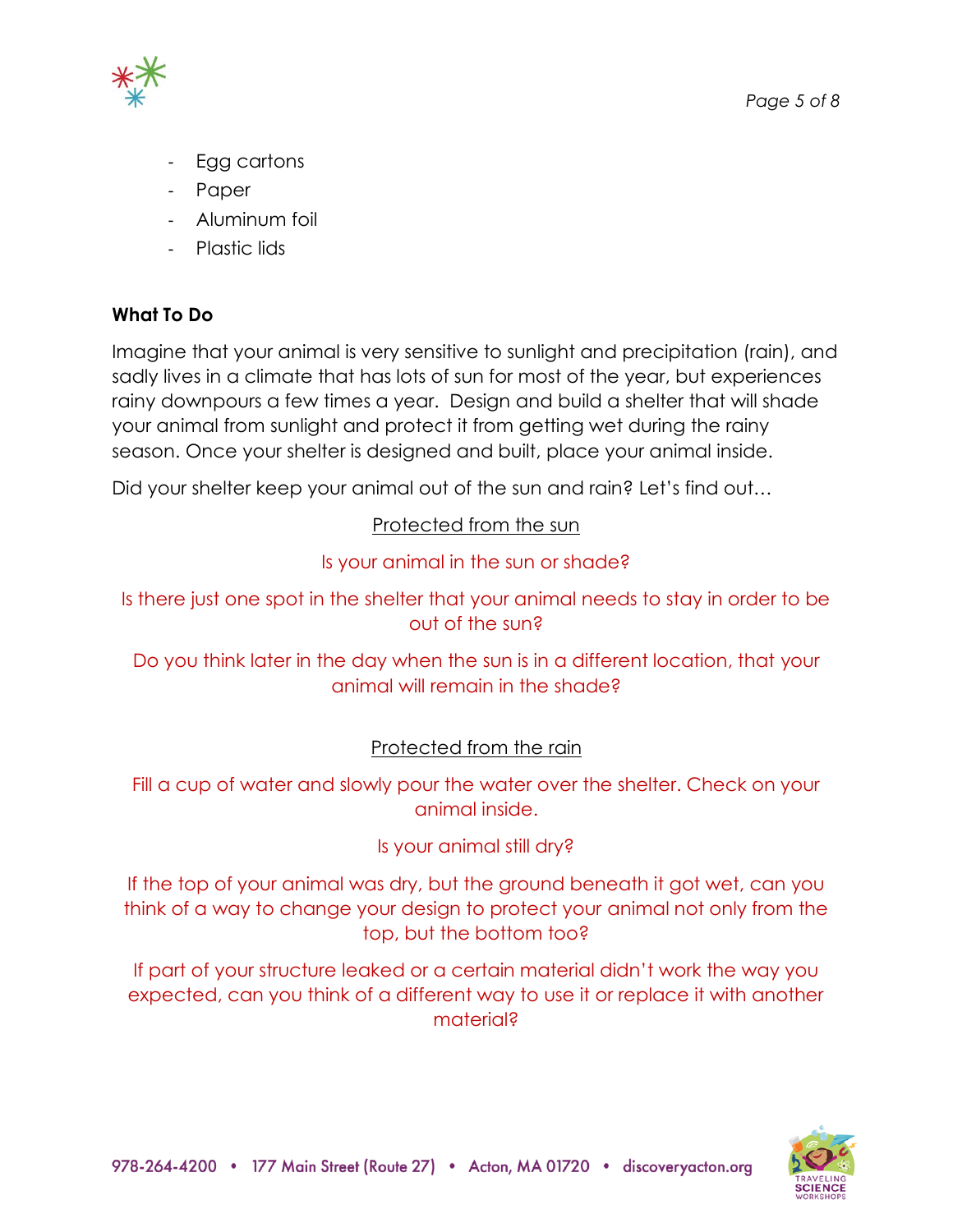

## **Take It To the Next Level!**

- Imagine if each material you used cost one hundred dollars. Calculate the cost of the structure you built? Could you redesign and build a less expensive, but still successful structure that would protect your animal?
- Imagine that there is a big storm coming with lots of wind. Would your structure hold up to a strong gale? How might you reinforce or redesign your structure?
- Imagine you could use any material. Can you think of ways of improving your design? What materials would you use and why?

# **Make a Handsewn Weather Journal**

You can make your own special weather journal using items from around your house. Make sure to draw or decorate the first page to make it your own!

#### **Supplies**

*Ask an adult help you gather the supplies and create your journal.*

- Paper 10 sheets of blank 8.5x 11-inch paper
- A one-inch thick pad of cardboard or newspaper (to protect work surface when hammering)
- Small nail
- Hammer
- Needle
- 30" of strong thread
- Scissors

## **To Make the Journal**

- 1. Fold paper in half
- 2. Unfold the paper and place on a one- inch pad of cardboard or newspaper
- 3. Using the nail, hammer 5 evenly spaced holes on the fold of the paper (see photo)



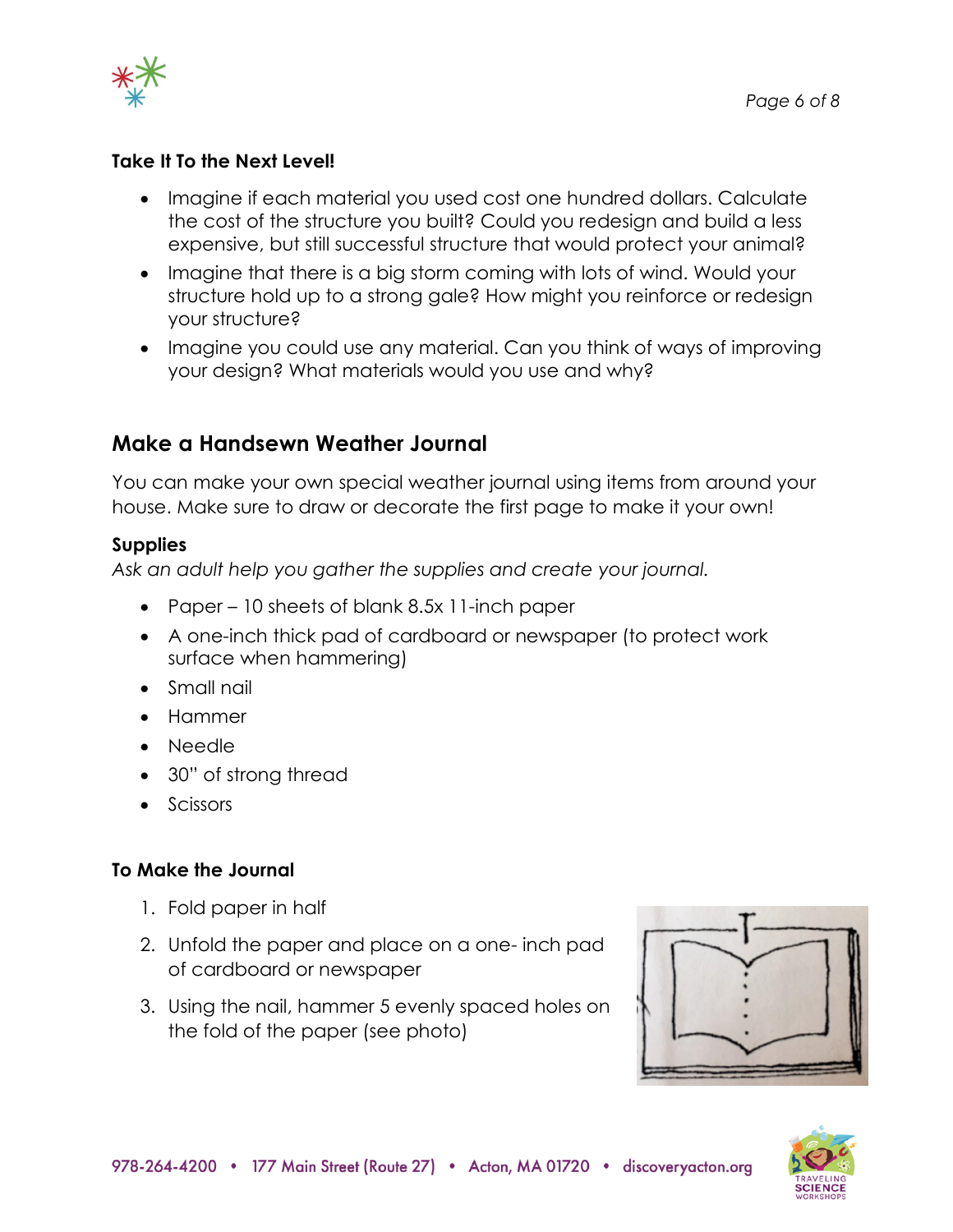

- 4. With needle and thread sew pages together (see photo):
	- Insert needle down through hole 1, leaving 6 inches of thread hanging
	- Bring needle and thread up through hole 2
	- Push needle and thread down through hole 3
	- Pull needle and thread up through hole 4
	- Push down the needle and thread through hole 5
	- Push the needle back up through hole 4, and then down through hole 3



- 5. Cut the needle free, leaving a good length of hanging thread
- 6. Tie the two ends of the thread together tightly.

You now have a bound journal to fill with weather observations!

# **Share Your Discoveries with Us!**

We want to know about your weather and climate explorations. Share your experience with us in any of the following ways:

- Draw a picture
- Take photos of your game
- Write down what happened, what surprised you, what didn't surprise you, or anything else that was fun or interesting about your experiences.

Then email us at [myhomediscoveries@discoveryacton.org](mailto:myhomediscoveries@discoveryacton.org), we can't wait to hear from you!